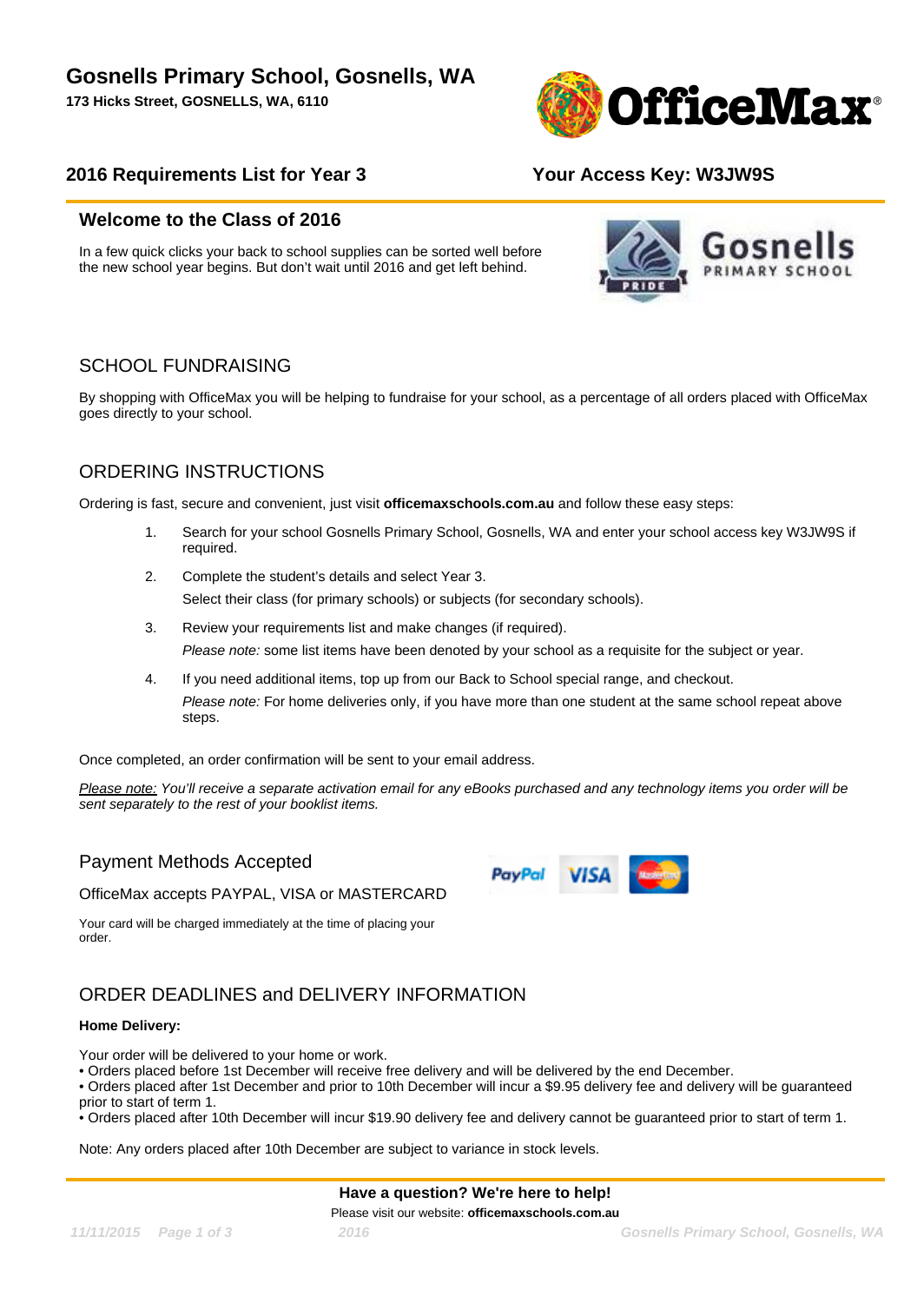**173 Hicks Street, GOSNELLS, WA, 6110**



#### **2016 Requirements List for Year 3 Your Access Key: W3JW9S**

**Australia Post** - Orders are delivered via Australia Post's eParcel service. As soon as your order is dispatched an email will be sent to let you know the Australia Post tracking ID Number. Your order can be tracked at auspost.com.au.

Note: PO Box addresses are not accepted by Australia Post.

#### VISIT US

When shopping at our OfficeMax stores, please bring this list to receive your schools Back to School pricing as standard retail pricing applies without this list. Product codes starting with 5 cannot be purchased or paid for at the retail stores. Payment options available are Cash, EFTPOS, Visa or MasterCard.

OfficeMax Store – North Unit 6/505 Scarborough Beach Rd Osborne Park WA 6017 (Access off Selby St)

**Trading Hours** Mon - Fri: 8.30am - 5.00pm Sat: 9am - 5.00pm Sun: Closed

**All stores are closed on all Public Holidays.**

OfficeMax Store – South Unit 5/9 Yampi Way Willetton WA 6155

Extended Trading Hours (4 January – 6 February) Mon - Fri: 8.00am – 6.00pm Sat: 9.00am – 5.00pm Sun (31 January only): 11.00am – 4.00pm

### HAVE A QUESTION?

If you need help placing your order, returns or refunds, delivery information or have a general enquiry, please visit **officemaxschools.com.au/help**

To view our full terms and conditions regarding your order, please visit our officemaxschools.com.au/terms